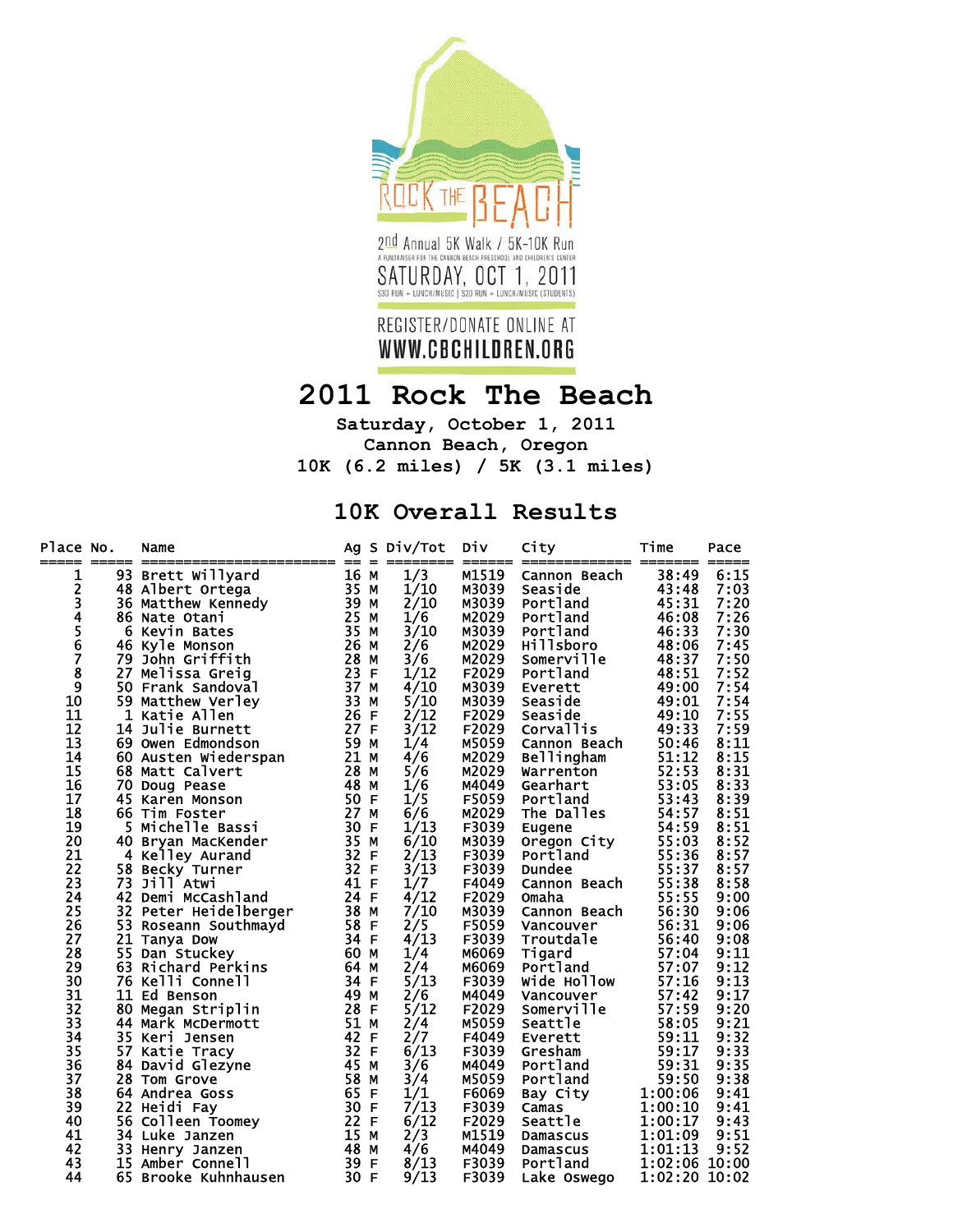| 45             | <b>47 Amanda Munk</b> | 28 F                                                                       | 7/12          | F2029 | Milwaukie                   | 1:02:21 10:02                                            |
|----------------|-----------------------|----------------------------------------------------------------------------|---------------|-------|-----------------------------|----------------------------------------------------------|
| 46             | 49 Holly Sackett      | 30 F                                                                       | 10/13         | F3039 | Seaside                     | 1:02:33 10:04                                            |
| 47             | 51 Janel Schmutz      | 57                                                                         |               |       | Vancouver                   | 1:02:56 10:08                                            |
| 48             | 83 Joe Mellon         | 54 M<br>51 F                                                               | 4/4           | M5059 | Gresham                     | 1:03:17 10:11                                            |
| 49             | 78 Joanie Sampson     |                                                                            | 3/5           | F5059 | Aloha                       | 1:03:35 10:14                                            |
| 50             | 54 Kieron Spellman    | $\frac{38}{31}$ M<br>31 M                                                  | 8/10          | M3039 | Oregon City                 | 1:04:00 10:18                                            |
| 51             | 16 Gabe Crop          |                                                                            | 9/10          | M3039 | Beaverton                   | 1:06:00 10:38                                            |
| 52             | 17 Megan Crop         | 28<br>32<br>32<br>32<br>53<br>53<br>28<br>28<br>28<br>28<br>28<br>28<br>28 | 8/12          | F2029 | Beaverton                   | 1:06:01 10:38                                            |
| 53             | 25 Andrew Goehl       |                                                                            | 10/10         | M3039 | Seattle                     | 1:06:20 10:41                                            |
| 54             | 37 Shala Len          |                                                                            | 11/13         | F3039 | Seattle                     | 1:06:25 10:42                                            |
|                | 7 Marc Bates          |                                                                            | 3/4           | M6069 | Cannon Beach                | 1:08:00 10:57                                            |
| 55<br>56<br>57 | 81 Lisa Gualderon     |                                                                            | 9/12          | F2029 | Pasadena                    | 1:08:08 10:58                                            |
|                | 67 Carmen Foster      | $\frac{27}{37}$ F<br>37 F                                                  | 10/12         | F2029 | The Dalles                  | 1:12:02 11:36                                            |
| 58             | 52 Windy Sigler       |                                                                            | 12/13         | F3039 | Milwaukie                   | 1:12:05 11:36                                            |
| 59             | 71 Janny Hoffman      | 50 F                                                                       | 4/5           | F5059 | <b>Beaver</b>               | $1:13:37$ $11:51$<br>$1:15:30$ $12:09$                   |
| 60             | 41 Anna Malenkovich   | $24$ F<br>$24$ F                                                           | 11/12         | F2029 | Portland                    |                                                          |
| 61             | 12 Mollie Bryant      |                                                                            | 12/12         | F2029 | Vancouver                   | 1:15:31 12:10                                            |
| 62             | 77 Pauline Tseng      | 49 F                                                                       | 3/7           | F4049 | Tigard                      | 1:17:01 12:24                                            |
| 63             | 74 Laura Snyder       | 48 F                                                                       | 4/7           | F4049 | Astoria                     | 1:19:28 12:48                                            |
| 64             | 75 Tim Graves         | 13 M                                                                       | 1/3           | M0114 | Astoria                     | 1:19:29 12:48                                            |
| 65             | 312 Louise Hull       | 57 F                                                                       | 5/5           | F5059 | <b>Steilacoom</b>           | 1:25:18 13:44                                            |
| 66             | 38 Kandi Lowry        | 42 F                                                                       | 5/7           | F4049 | Orting                      | 1:29:35 14:25                                            |
| 67             | 39<br>Rob Lowry       | 43 M                                                                       | 5/6           | M4049 | Orting                      | 1:30:38 14:36                                            |
| 68<br>69       | 72 Ruth Hull          | 46 F                                                                       | 6/7           | F4049 | Newberg                     | 1:31:41 14:46                                            |
|                | 85 Rich Mays          | 61 M                                                                       | 4/4           | M6069 | Cannon Beach                | 1:32:02 14:49                                            |
| 70             | 19 Tobi Dawes         | 35 F                                                                       | 13/13         | F3039 | Chehalis                    | 1:36:43 15:34                                            |
| 71             | 23 Nicole Frazier     | 40 F                                                                       | 7/7           | F4049 | Chehalis                    | 1:36:44 15:35                                            |
| 72             | 9<br>James Bennett    | 45 M                                                                       | 6/6           | M4049 |                             | Happy Valley 1:37:12 15:39                               |
| 73             | 318 Anne Hendricks    | 00 F                                                                       | 1/1           | F0114 | San Luis Obis 1:40:20 16:09 |                                                          |
| 74             | 82 Jean Williams      | 71 F                                                                       | 1/1           | F7099 | Tolovana Park 1:59:19 19:12 |                                                          |
| 75             | 2 Alex Alvarez        | 12 M                                                                       | 2/3           | M0114 |                             | Happy Valley 2:01:51 19:37                               |
| 76             | 10 Rachel Bennett     | 15 F                                                                       |               | F1519 |                             |                                                          |
| 77             | 3 Steven Alvarez      | 15 M                                                                       | $\frac{1}{3}$ | M1519 |                             | Happy Valley 2:01:52 19:37<br>Happy Valley 2:01:53 19:37 |
| 78             | 8 Caleb Bennett       | 12 M                                                                       | 3/3           | M0114 | Happy Valley 2:01:53 19:37  |                                                          |

## **10K Results By Age Group**

| MALE AGE GROUP: 01 TO 14     |    |                  |       |   |                                                     |    |                                                                                                      |      |
|------------------------------|----|------------------|-------|---|-----------------------------------------------------|----|------------------------------------------------------------------------------------------------------|------|
| 1 Tim Graves                 |    | 13 1:19:29 12:48 |       |   | 3 Caleb Bennett                                     |    | 12 2:01:53 19:37                                                                                     |      |
| 2 Alex Alvarez               |    | 12 2:01:51 19:37 |       |   |                                                     |    |                                                                                                      |      |
| MALE AGE GROUP: 15 TO 19     |    |                  |       |   |                                                     |    |                                                                                                      |      |
| 1 Brett Willyard             | 16 | 38:49            | 6:15  |   | 3 Steven Alvarez                                    |    | 15 2:01:53 19:37                                                                                     |      |
| 2 Luke Janzen                |    | 15 1:01:09       | 9:51  |   |                                                     |    |                                                                                                      |      |
| FEMALE AGE GROUP: 15 TO 19   |    |                  |       |   |                                                     |    |                                                                                                      |      |
|                              |    |                  |       |   |                                                     |    |                                                                                                      |      |
| 1 Rachel Bennett             |    | 15 2:01:52 19:37 |       |   |                                                     |    |                                                                                                      |      |
| MALE AGE GROUP: 20 TO 29     |    |                  |       |   |                                                     |    |                                                                                                      |      |
| 1 Nate Otani                 | 25 | 46:08            | 7:26  |   | 4 Austen Wiederspan                                 | 21 | 51:12                                                                                                | 8:15 |
| 2 Kyle Monson                | 26 | 48:06            | 7:45  |   | 5 Matt Calvert                                      | 28 | 52:53                                                                                                | 8:31 |
| 3 John Griffith              | 28 | 48:37            | 7:50  |   | 6 Tim Foster                                        | 27 | 54:57                                                                                                | 8:51 |
| FEMALE AGE GROUP: 20 TO 29   |    |                  |       |   |                                                     |    |                                                                                                      |      |
| 1 Melissa Greig              | 23 | 48:51            | 7:52  |   | 7 Amanda Munk                                       |    | 28 1:02:21 10:02                                                                                     |      |
| 2 Katie Allen                | 26 | 49:10            | 7:55  |   | 8 Megan Crop                                        |    | 28 1:06:01 10:38                                                                                     |      |
| 3 Julie Burnett              | 27 | 49:33            | 7:59  |   | 9 Lisa Gualderon                                    |    | 28 1:08:08 10:58                                                                                     |      |
| 4 Demi McCashland            | 24 | 55:55            | 9:00  |   | 10 Carmen Foster                                    |    | 27 1:12:02 11:36                                                                                     |      |
| 5 Megan Striplin             | 28 | 57:59            | 9:20  |   | 11 Anna Malenkovich                                 |    | 24 1:15:30 12:09                                                                                     |      |
| 6 Colleen Toomey             |    | 22 1:00:17       | 9:43  |   | 12 Mollie Bryant                                    |    | 24 1:15:31 12:10                                                                                     |      |
| MALE AGE GROUP: 30 TO 39     |    |                  |       |   |                                                     |    |                                                                                                      |      |
| 1 Albert Ortega              | 35 | 43:48            | 7:03  |   | 6 Bryan MacKender                                   | 35 | 55:03                                                                                                | 8:52 |
| 2 Matthew Kennedy            | 39 | 45:31            | 7:20  |   | 7 Peter Heidelberger                                | 38 | 56:30 9:06                                                                                           |      |
| 3 Kevin Bates                | 35 | 46:33            | 7:30  |   |                                                     |    | 38 1:04:00 10:18                                                                                     |      |
| 4 Frank Sandoval             | 37 | 49:00            | 7:54  |   | 8 Kieron Spellman<br>9 Gabe Crop<br>10 Andrew Goehl |    | 31 1:06:00 10:38                                                                                     |      |
| 5 Matthew Verley             | 33 | 49:01            | 7:54  |   |                                                     |    | 32 1:06:20 10:41                                                                                     |      |
| FEMALE AGE GROUP: 30 TO 39   |    |                  |       |   |                                                     |    |                                                                                                      |      |
| 1 Michelle Bassi             | 30 | 54:59            | 8:51  |   | 8 Amber Connell                                     |    | 39 1:02:06 10:00                                                                                     |      |
| 2 Kelley Aurand              | 32 | 55:36            | 8:57  |   | 9 Brooke Kuhnhausen                                 |    |                                                                                                      |      |
| 3 Becky Turner               | 32 | 55:37            | 8:57  |   | 10 Holly Sackett                                    |    | isen 30 1:02:20 10:02<br>30 1:02:33 10:04<br>32 1:06:25 10:42<br>37 1:12:05 11:36<br>37 1:2:05 11:36 |      |
| 4 Tanya Dow                  | 34 | 56:40            | 9:08  |   | 11 Shala Len                                        |    |                                                                                                      |      |
| 5 Kelli Connell              | 34 | 57:16            | 9:13  |   | 12 Windy Sigler                                     |    |                                                                                                      |      |
|                              | 32 | 59:17            | 9:33  |   | 13 Tobi Dawes                                       |    | 35 1:36:43 15:34                                                                                     |      |
| 6 Katie Tracy<br>7 Heidi Fay | 30 | 1:00:10          | 9:41  |   |                                                     |    |                                                                                                      |      |
|                              |    |                  |       |   |                                                     |    |                                                                                                      |      |
| MALE AGE GROUP: 40 TO 49     |    |                  |       |   |                                                     |    |                                                                                                      |      |
| 1 Doug Pease                 | 48 | 53:05            | 8:33  |   | 4 Henry Janzen                                      |    | 48 1:01:13 9:52                                                                                      |      |
| 2 Ed Benson                  | 49 | 57:42            | 9:17  |   | 5 Rob Lowry                                         |    | 43 1:30:38 14:36                                                                                     |      |
| 3 David Glezyne              | 45 | 59:31            | 9:35  |   | 6 James Bennett                                     |    | 45 1:37:12 15:39                                                                                     |      |
| FEMALE AGE GROUP: 40 TO 49   |    |                  |       |   |                                                     |    |                                                                                                      |      |
| 1 Jill Atwi                  | 41 | 55:38            | 8:58  |   | 5 Kandi Lowry                                       |    | 42 1:29:35 14:25                                                                                     |      |
| 2 Keri Jensen                | 42 | 59:11            | 9:32  |   | 6 Ruth Hull                                         |    | 46 1:31:41 14:46                                                                                     |      |
| 3 Pauline Tseng              |    | 49 1:17:01 12:24 |       | 7 | Nicole Frazier                                      |    | 40 1:36:44 15:35                                                                                     |      |
| 4 Laura Snyder               |    | 48 1:19:28       | 12:48 |   |                                                     |    |                                                                                                      |      |
| MALE AGE GROUP: 50 TO 59     |    |                  |       |   |                                                     |    |                                                                                                      |      |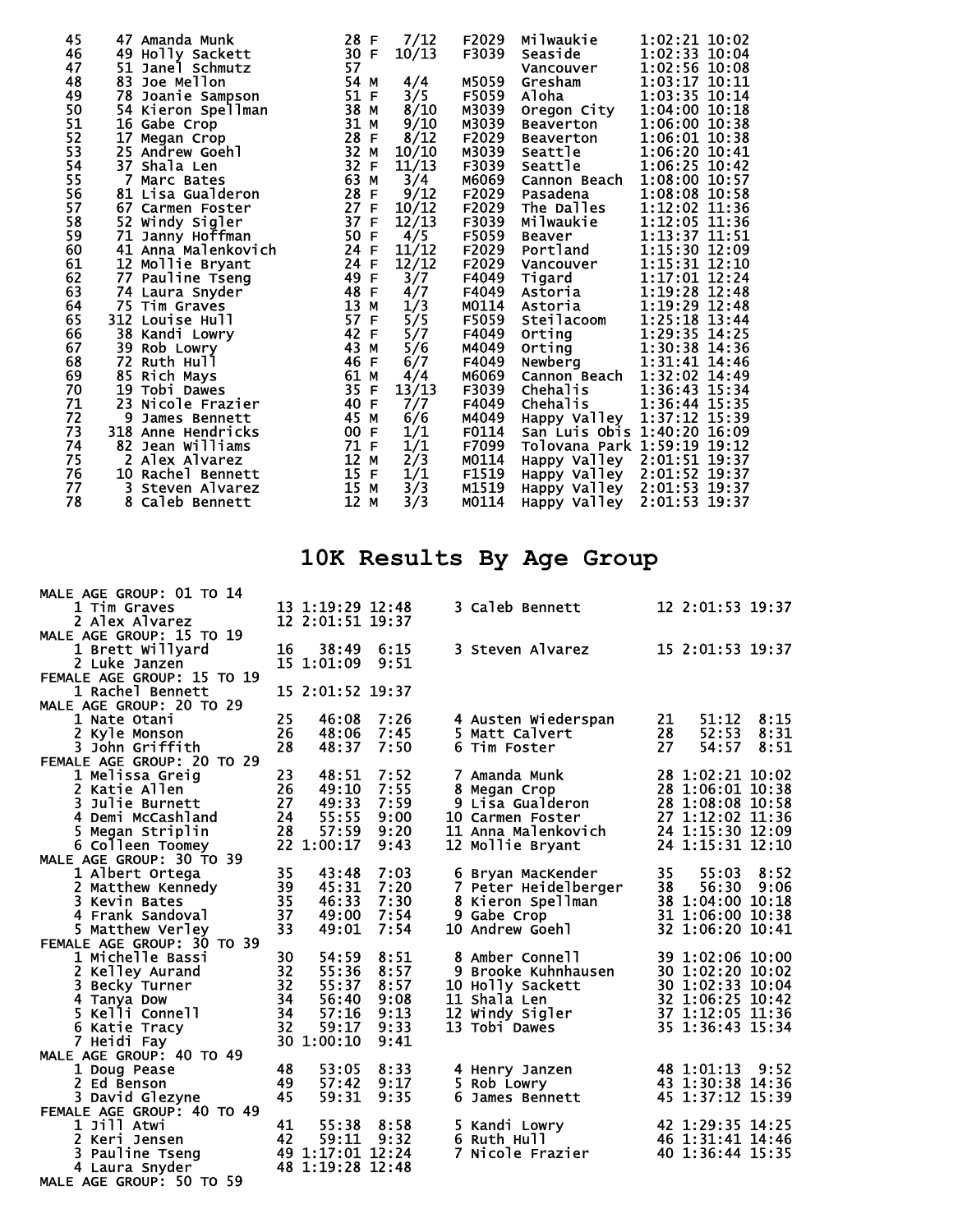| 1 Owen Edmondson           | 59<br>51 |                                   | 50:46 8:11 | 3 Tom Grove                      | 58 59:50 9:38    |  |
|----------------------------|----------|-----------------------------------|------------|----------------------------------|------------------|--|
| 2 Mark McDermott           |          |                                   | 58:05 9:21 | 4 Joe Mellon                     | 54 1:03:17 10:11 |  |
| FEMALE AGE GROUP: 50 TO 59 |          |                                   |            |                                  |                  |  |
| 1 Karen Monson             | 50       |                                   | 53:43 8:39 | 4 Janny Hoffman<br>5 Louise Hull | 50 1:13:37 11:51 |  |
| 2 Roseann Southmayd        |          | 58 56:31 9:06<br>51 1:03:35 10:14 |            |                                  | 57 1:25:18 13:44 |  |
| 3 Joanie Sampson           |          |                                   |            |                                  |                  |  |
| MALE AGE GROUP: 60 TO 69   |          |                                   |            |                                  |                  |  |
| 1 Dan Stuckey              | 60       | 57:04 9:11                        |            | 3 Marc Bates                     | 63 1:08:00 10:57 |  |
| 2 Richard Perkins          | 64       | 57:07 9:12                        |            | 4 Rich Mays                      | 61 1:32:02 14:49 |  |
| FEMALE AGE GROUP: 60 TO 69 |          |                                   |            |                                  |                  |  |
| 1 Andrea Goss              |          | 65 1:00:06 9:41                   |            |                                  |                  |  |
| FEMALE AGE GROUP: 70 TO 99 |          |                                   |            |                                  |                  |  |
| 1 Jean Williams            |          | 71 1:59:19 19:13                  |            |                                  |                  |  |

## **5K Overall Results**

| 1/13<br>M3039<br>o. Name $\frac{23}{304}$ Scottie McCulloch<br>2014 Scottie McCulloch<br>2022 Patrick Nofield<br>2022 Natrick Nofield<br>2022 Natrick Nofield<br>2022 Natrick Nofield<br>2022 Natrick Nofield<br>2023 Nathan Tran<br>2016 Lindsey Bray<br>2016 Lindse<br>Portland<br>Beaverton<br>19:20<br>6:14<br>1<br>2<br>2/13<br>19:32<br>6:18<br>м3039<br>3<br>1/7<br>20:46<br>M4049<br>Cannon Beach<br>6:42<br>$\begin{array}{c}\n4 \\ 5 \\ 6\n\end{array}$<br>3/13<br>M3039<br>21:02<br>Portland<br>6:47<br>4/13<br>22:32<br>M3039<br><b>Portland<br/>Westport<br/>Clatskanie<br/>Nehalem</b><br>7:16<br>5/13<br>25:01<br>M3039<br>8:03<br>Ž<br>1/7<br>25:03<br>M0114<br>8:04<br>$\overline{\mathbf{8}}$<br>1/10<br>25:58<br>F2029<br>8:22<br>9<br>2/10<br>Welches<br>Cannon Beach<br>Cannon Beach<br>26:31<br>F2029<br>8:22<br>1/19<br>10<br>F4049<br>8:33<br>11<br>1/5<br>26:52<br>F1519<br>8:39<br>Vancouver<br>12<br>1/3<br>27:53<br>M1519<br>8:59<br><b>Longview<br/>Astoria<br/>Gearhart<br/>Portland</b><br>$\frac{1}{2}$ /19<br>13<br>F4049<br>28:01<br>9:01<br>14<br>3/10<br>F2029<br>28:08<br>9:04<br>28:36<br>15<br>6/13<br>M3039<br>9:13<br>16<br>1/4<br>M2029<br>28:47<br>9:16<br>Cannon Beach<br>2/7<br>17<br>M4049<br>Portiana<br>Cannon Beach<br>28:37 9:15<br>Gearhart<br>28:47 9:16<br>Seattle<br>Portland<br>29:08 9:23<br>Portland<br>1111shoro<br>29:39 9:33<br>Astoria<br>29:08 9:23<br>29:33<br>Astoria<br>29:08 9:23<br>29:33<br>Astoria<br>20:07 9:42<br>Tigard<br>Gearhart<br>Longv<br>18<br>4/10<br>F2029<br>19<br>1/23<br>F3039<br>20<br>1/1<br>M7099<br>21<br>22<br>M2029<br>2/4<br>23<br>3/19<br>F4049<br>24<br>3/4<br>M2029<br>4/19<br>25<br>F4049<br>26<br>1/8<br>F0114<br>27<br>2/23<br>F3039<br>28<br>$\frac{3}{2}$<br>$\frac{7}{2}$<br>$\frac{3}{1}$<br>F3039<br>29<br>M3039<br>30<br>1/8<br>F5059<br>31<br>2/8<br>F0114<br>2/5<br>32<br>F1519<br>5/19<br>33<br>F4049<br>8/13<br>34<br>M3039<br>35<br>1/2<br>M6069<br>4/23<br>36<br>F3039<br>37<br>9/13<br>M3039<br>38<br>5/10<br>F2029<br>5/23<br>39<br>F3039<br>40<br>6/10<br>F2029<br>41<br>3/8<br>F0114<br>3/5<br>42<br>F1519<br>43<br>10/13<br>M3039<br>6/19<br>44<br>F4049<br>45<br>4/5<br>F1519<br>7/19<br>46<br>F4049<br>8/19<br>47<br>F4049<br>Clatskanie 35:35 11:28<br>244 Sinang Mao <sup>2</sup> 37 F<br>6/23<br>48<br>F3039<br>35:40 11:29<br>22 F<br>7/10<br>F2029<br>49<br>254 Jennifer Pesut<br>Vancouver<br>35:54 11:34<br>50<br>37 F<br>7/23<br>F3039<br>Manzanita<br>296 Hannah Murray<br>36:31 11:46<br>51<br>21 F<br>8/10<br>F2029<br>210 Jenn Clayton<br>Gresham<br>36:34 11:47<br>52<br>41 F<br>9/19<br>273 Karen Spencer<br>F4049<br>Beaverton<br>53<br>36:50 11:52<br>36:58 11:54<br>226 Alaina Giguiere<br>52 F<br>$\frac{2}{8}$<br>$\frac{2}{7}$<br>$\frac{8}{23}$<br>F5059<br>Cannon Beach<br>54<br>10 M<br>M0114<br>233 Micah Janzen<br>Damascus<br>37:31 12:05<br>55<br>39 F<br>236 Kamichia Kinzie<br>F3039<br>Seaside<br>9/23<br>37:50 12:11<br>37:51 12:11<br>37:51 12:11<br>37:52 12:12<br>37:52 12:12<br>56<br>35 F<br>249 Aleta McOmber<br>F3039<br>Scio<br>57<br>222 Hazel Dunstan<br>39 F<br>10/23<br>F3039<br>Astoria<br>58<br>10/19<br>246 Stephanie Matteson<br>46 F<br>F4049<br><b>Hillsboro</b><br>59<br>3/7<br>245 Randy Matteson<br>48 M<br>M4049<br><b>Hillsboro</b><br>60<br>11/19<br>317 Kelly Benson<br>44 F<br>F4049<br>Manzanita<br>37:54 12:12<br>61<br>43 F<br>12/19<br>293 Kristan Munger<br>F4049<br>Astoria<br>38:22 12:21<br>62<br>4/7<br>308 Chris Davis<br>40 M<br>M4049<br>Boring<br>38:22 12:21<br>63<br>31 F<br>11/23<br>307 Brooke Davis<br>F3039<br>Boring | Place No. | Name |  | Ag S Div/Tot Div | City | Time | Pace |
|-----------------------------------------------------------------------------------------------------------------------------------------------------------------------------------------------------------------------------------------------------------------------------------------------------------------------------------------------------------------------------------------------------------------------------------------------------------------------------------------------------------------------------------------------------------------------------------------------------------------------------------------------------------------------------------------------------------------------------------------------------------------------------------------------------------------------------------------------------------------------------------------------------------------------------------------------------------------------------------------------------------------------------------------------------------------------------------------------------------------------------------------------------------------------------------------------------------------------------------------------------------------------------------------------------------------------------------------------------------------------------------------------------------------------------------------------------------------------------------------------------------------------------------------------------------------------------------------------------------------------------------------------------------------------------------------------------------------------------------------------------------------------------------------------------------------------------------------------------------------------------------------------------------------------------------------------------------------------------------------------------------------------------------------------------------------------------------------------------------------------------------------------------------------------------------------------------------------------------------------------------------------------------------------------------------------------------------------------------------------------------------------------------------------------------------------------------------------------------------------------------------------------------------------------------------------------------------------------------------------------------------------------------------------------------------------------------------------------------------------------------------------------------------------------------------------------------------------------------------------------------------------------------------------------------------------------------------------------------------------------------------------------------------------------------------------------------------------------------------------------------------------------------------------------------------------------------------------------------------------------------------------------------------------------------------------------------------------------------------------------------------------------------------------------------------------------------------------------------------------------------------------------------------------------------------------------------------------------------------------------|-----------|------|--|------------------|------|------|------|
|                                                                                                                                                                                                                                                                                                                                                                                                                                                                                                                                                                                                                                                                                                                                                                                                                                                                                                                                                                                                                                                                                                                                                                                                                                                                                                                                                                                                                                                                                                                                                                                                                                                                                                                                                                                                                                                                                                                                                                                                                                                                                                                                                                                                                                                                                                                                                                                                                                                                                                                                                                                                                                                                                                                                                                                                                                                                                                                                                                                                                                                                                                                                                                                                                                                                                                                                                                                                                                                                                                                                                                                                                       |           |      |  |                  |      |      |      |
|                                                                                                                                                                                                                                                                                                                                                                                                                                                                                                                                                                                                                                                                                                                                                                                                                                                                                                                                                                                                                                                                                                                                                                                                                                                                                                                                                                                                                                                                                                                                                                                                                                                                                                                                                                                                                                                                                                                                                                                                                                                                                                                                                                                                                                                                                                                                                                                                                                                                                                                                                                                                                                                                                                                                                                                                                                                                                                                                                                                                                                                                                                                                                                                                                                                                                                                                                                                                                                                                                                                                                                                                                       |           |      |  |                  |      |      |      |
|                                                                                                                                                                                                                                                                                                                                                                                                                                                                                                                                                                                                                                                                                                                                                                                                                                                                                                                                                                                                                                                                                                                                                                                                                                                                                                                                                                                                                                                                                                                                                                                                                                                                                                                                                                                                                                                                                                                                                                                                                                                                                                                                                                                                                                                                                                                                                                                                                                                                                                                                                                                                                                                                                                                                                                                                                                                                                                                                                                                                                                                                                                                                                                                                                                                                                                                                                                                                                                                                                                                                                                                                                       |           |      |  |                  |      |      |      |
|                                                                                                                                                                                                                                                                                                                                                                                                                                                                                                                                                                                                                                                                                                                                                                                                                                                                                                                                                                                                                                                                                                                                                                                                                                                                                                                                                                                                                                                                                                                                                                                                                                                                                                                                                                                                                                                                                                                                                                                                                                                                                                                                                                                                                                                                                                                                                                                                                                                                                                                                                                                                                                                                                                                                                                                                                                                                                                                                                                                                                                                                                                                                                                                                                                                                                                                                                                                                                                                                                                                                                                                                                       |           |      |  |                  |      |      |      |
|                                                                                                                                                                                                                                                                                                                                                                                                                                                                                                                                                                                                                                                                                                                                                                                                                                                                                                                                                                                                                                                                                                                                                                                                                                                                                                                                                                                                                                                                                                                                                                                                                                                                                                                                                                                                                                                                                                                                                                                                                                                                                                                                                                                                                                                                                                                                                                                                                                                                                                                                                                                                                                                                                                                                                                                                                                                                                                                                                                                                                                                                                                                                                                                                                                                                                                                                                                                                                                                                                                                                                                                                                       |           |      |  |                  |      |      |      |
|                                                                                                                                                                                                                                                                                                                                                                                                                                                                                                                                                                                                                                                                                                                                                                                                                                                                                                                                                                                                                                                                                                                                                                                                                                                                                                                                                                                                                                                                                                                                                                                                                                                                                                                                                                                                                                                                                                                                                                                                                                                                                                                                                                                                                                                                                                                                                                                                                                                                                                                                                                                                                                                                                                                                                                                                                                                                                                                                                                                                                                                                                                                                                                                                                                                                                                                                                                                                                                                                                                                                                                                                                       |           |      |  |                  |      |      |      |
|                                                                                                                                                                                                                                                                                                                                                                                                                                                                                                                                                                                                                                                                                                                                                                                                                                                                                                                                                                                                                                                                                                                                                                                                                                                                                                                                                                                                                                                                                                                                                                                                                                                                                                                                                                                                                                                                                                                                                                                                                                                                                                                                                                                                                                                                                                                                                                                                                                                                                                                                                                                                                                                                                                                                                                                                                                                                                                                                                                                                                                                                                                                                                                                                                                                                                                                                                                                                                                                                                                                                                                                                                       |           |      |  |                  |      |      |      |
|                                                                                                                                                                                                                                                                                                                                                                                                                                                                                                                                                                                                                                                                                                                                                                                                                                                                                                                                                                                                                                                                                                                                                                                                                                                                                                                                                                                                                                                                                                                                                                                                                                                                                                                                                                                                                                                                                                                                                                                                                                                                                                                                                                                                                                                                                                                                                                                                                                                                                                                                                                                                                                                                                                                                                                                                                                                                                                                                                                                                                                                                                                                                                                                                                                                                                                                                                                                                                                                                                                                                                                                                                       |           |      |  |                  |      |      |      |
|                                                                                                                                                                                                                                                                                                                                                                                                                                                                                                                                                                                                                                                                                                                                                                                                                                                                                                                                                                                                                                                                                                                                                                                                                                                                                                                                                                                                                                                                                                                                                                                                                                                                                                                                                                                                                                                                                                                                                                                                                                                                                                                                                                                                                                                                                                                                                                                                                                                                                                                                                                                                                                                                                                                                                                                                                                                                                                                                                                                                                                                                                                                                                                                                                                                                                                                                                                                                                                                                                                                                                                                                                       |           |      |  |                  |      |      |      |
|                                                                                                                                                                                                                                                                                                                                                                                                                                                                                                                                                                                                                                                                                                                                                                                                                                                                                                                                                                                                                                                                                                                                                                                                                                                                                                                                                                                                                                                                                                                                                                                                                                                                                                                                                                                                                                                                                                                                                                                                                                                                                                                                                                                                                                                                                                                                                                                                                                                                                                                                                                                                                                                                                                                                                                                                                                                                                                                                                                                                                                                                                                                                                                                                                                                                                                                                                                                                                                                                                                                                                                                                                       |           |      |  |                  |      |      |      |
|                                                                                                                                                                                                                                                                                                                                                                                                                                                                                                                                                                                                                                                                                                                                                                                                                                                                                                                                                                                                                                                                                                                                                                                                                                                                                                                                                                                                                                                                                                                                                                                                                                                                                                                                                                                                                                                                                                                                                                                                                                                                                                                                                                                                                                                                                                                                                                                                                                                                                                                                                                                                                                                                                                                                                                                                                                                                                                                                                                                                                                                                                                                                                                                                                                                                                                                                                                                                                                                                                                                                                                                                                       |           |      |  |                  |      |      |      |
|                                                                                                                                                                                                                                                                                                                                                                                                                                                                                                                                                                                                                                                                                                                                                                                                                                                                                                                                                                                                                                                                                                                                                                                                                                                                                                                                                                                                                                                                                                                                                                                                                                                                                                                                                                                                                                                                                                                                                                                                                                                                                                                                                                                                                                                                                                                                                                                                                                                                                                                                                                                                                                                                                                                                                                                                                                                                                                                                                                                                                                                                                                                                                                                                                                                                                                                                                                                                                                                                                                                                                                                                                       |           |      |  |                  |      |      |      |
|                                                                                                                                                                                                                                                                                                                                                                                                                                                                                                                                                                                                                                                                                                                                                                                                                                                                                                                                                                                                                                                                                                                                                                                                                                                                                                                                                                                                                                                                                                                                                                                                                                                                                                                                                                                                                                                                                                                                                                                                                                                                                                                                                                                                                                                                                                                                                                                                                                                                                                                                                                                                                                                                                                                                                                                                                                                                                                                                                                                                                                                                                                                                                                                                                                                                                                                                                                                                                                                                                                                                                                                                                       |           |      |  |                  |      |      |      |
|                                                                                                                                                                                                                                                                                                                                                                                                                                                                                                                                                                                                                                                                                                                                                                                                                                                                                                                                                                                                                                                                                                                                                                                                                                                                                                                                                                                                                                                                                                                                                                                                                                                                                                                                                                                                                                                                                                                                                                                                                                                                                                                                                                                                                                                                                                                                                                                                                                                                                                                                                                                                                                                                                                                                                                                                                                                                                                                                                                                                                                                                                                                                                                                                                                                                                                                                                                                                                                                                                                                                                                                                                       |           |      |  |                  |      |      |      |
|                                                                                                                                                                                                                                                                                                                                                                                                                                                                                                                                                                                                                                                                                                                                                                                                                                                                                                                                                                                                                                                                                                                                                                                                                                                                                                                                                                                                                                                                                                                                                                                                                                                                                                                                                                                                                                                                                                                                                                                                                                                                                                                                                                                                                                                                                                                                                                                                                                                                                                                                                                                                                                                                                                                                                                                                                                                                                                                                                                                                                                                                                                                                                                                                                                                                                                                                                                                                                                                                                                                                                                                                                       |           |      |  |                  |      |      |      |
|                                                                                                                                                                                                                                                                                                                                                                                                                                                                                                                                                                                                                                                                                                                                                                                                                                                                                                                                                                                                                                                                                                                                                                                                                                                                                                                                                                                                                                                                                                                                                                                                                                                                                                                                                                                                                                                                                                                                                                                                                                                                                                                                                                                                                                                                                                                                                                                                                                                                                                                                                                                                                                                                                                                                                                                                                                                                                                                                                                                                                                                                                                                                                                                                                                                                                                                                                                                                                                                                                                                                                                                                                       |           |      |  |                  |      |      |      |
|                                                                                                                                                                                                                                                                                                                                                                                                                                                                                                                                                                                                                                                                                                                                                                                                                                                                                                                                                                                                                                                                                                                                                                                                                                                                                                                                                                                                                                                                                                                                                                                                                                                                                                                                                                                                                                                                                                                                                                                                                                                                                                                                                                                                                                                                                                                                                                                                                                                                                                                                                                                                                                                                                                                                                                                                                                                                                                                                                                                                                                                                                                                                                                                                                                                                                                                                                                                                                                                                                                                                                                                                                       |           |      |  |                  |      |      |      |
|                                                                                                                                                                                                                                                                                                                                                                                                                                                                                                                                                                                                                                                                                                                                                                                                                                                                                                                                                                                                                                                                                                                                                                                                                                                                                                                                                                                                                                                                                                                                                                                                                                                                                                                                                                                                                                                                                                                                                                                                                                                                                                                                                                                                                                                                                                                                                                                                                                                                                                                                                                                                                                                                                                                                                                                                                                                                                                                                                                                                                                                                                                                                                                                                                                                                                                                                                                                                                                                                                                                                                                                                                       |           |      |  |                  |      |      |      |
|                                                                                                                                                                                                                                                                                                                                                                                                                                                                                                                                                                                                                                                                                                                                                                                                                                                                                                                                                                                                                                                                                                                                                                                                                                                                                                                                                                                                                                                                                                                                                                                                                                                                                                                                                                                                                                                                                                                                                                                                                                                                                                                                                                                                                                                                                                                                                                                                                                                                                                                                                                                                                                                                                                                                                                                                                                                                                                                                                                                                                                                                                                                                                                                                                                                                                                                                                                                                                                                                                                                                                                                                                       |           |      |  |                  |      |      |      |
|                                                                                                                                                                                                                                                                                                                                                                                                                                                                                                                                                                                                                                                                                                                                                                                                                                                                                                                                                                                                                                                                                                                                                                                                                                                                                                                                                                                                                                                                                                                                                                                                                                                                                                                                                                                                                                                                                                                                                                                                                                                                                                                                                                                                                                                                                                                                                                                                                                                                                                                                                                                                                                                                                                                                                                                                                                                                                                                                                                                                                                                                                                                                                                                                                                                                                                                                                                                                                                                                                                                                                                                                                       |           |      |  |                  |      |      |      |
|                                                                                                                                                                                                                                                                                                                                                                                                                                                                                                                                                                                                                                                                                                                                                                                                                                                                                                                                                                                                                                                                                                                                                                                                                                                                                                                                                                                                                                                                                                                                                                                                                                                                                                                                                                                                                                                                                                                                                                                                                                                                                                                                                                                                                                                                                                                                                                                                                                                                                                                                                                                                                                                                                                                                                                                                                                                                                                                                                                                                                                                                                                                                                                                                                                                                                                                                                                                                                                                                                                                                                                                                                       |           |      |  |                  |      |      |      |
|                                                                                                                                                                                                                                                                                                                                                                                                                                                                                                                                                                                                                                                                                                                                                                                                                                                                                                                                                                                                                                                                                                                                                                                                                                                                                                                                                                                                                                                                                                                                                                                                                                                                                                                                                                                                                                                                                                                                                                                                                                                                                                                                                                                                                                                                                                                                                                                                                                                                                                                                                                                                                                                                                                                                                                                                                                                                                                                                                                                                                                                                                                                                                                                                                                                                                                                                                                                                                                                                                                                                                                                                                       |           |      |  |                  |      |      |      |
|                                                                                                                                                                                                                                                                                                                                                                                                                                                                                                                                                                                                                                                                                                                                                                                                                                                                                                                                                                                                                                                                                                                                                                                                                                                                                                                                                                                                                                                                                                                                                                                                                                                                                                                                                                                                                                                                                                                                                                                                                                                                                                                                                                                                                                                                                                                                                                                                                                                                                                                                                                                                                                                                                                                                                                                                                                                                                                                                                                                                                                                                                                                                                                                                                                                                                                                                                                                                                                                                                                                                                                                                                       |           |      |  |                  |      |      |      |
|                                                                                                                                                                                                                                                                                                                                                                                                                                                                                                                                                                                                                                                                                                                                                                                                                                                                                                                                                                                                                                                                                                                                                                                                                                                                                                                                                                                                                                                                                                                                                                                                                                                                                                                                                                                                                                                                                                                                                                                                                                                                                                                                                                                                                                                                                                                                                                                                                                                                                                                                                                                                                                                                                                                                                                                                                                                                                                                                                                                                                                                                                                                                                                                                                                                                                                                                                                                                                                                                                                                                                                                                                       |           |      |  |                  |      |      |      |
|                                                                                                                                                                                                                                                                                                                                                                                                                                                                                                                                                                                                                                                                                                                                                                                                                                                                                                                                                                                                                                                                                                                                                                                                                                                                                                                                                                                                                                                                                                                                                                                                                                                                                                                                                                                                                                                                                                                                                                                                                                                                                                                                                                                                                                                                                                                                                                                                                                                                                                                                                                                                                                                                                                                                                                                                                                                                                                                                                                                                                                                                                                                                                                                                                                                                                                                                                                                                                                                                                                                                                                                                                       |           |      |  |                  |      |      |      |
|                                                                                                                                                                                                                                                                                                                                                                                                                                                                                                                                                                                                                                                                                                                                                                                                                                                                                                                                                                                                                                                                                                                                                                                                                                                                                                                                                                                                                                                                                                                                                                                                                                                                                                                                                                                                                                                                                                                                                                                                                                                                                                                                                                                                                                                                                                                                                                                                                                                                                                                                                                                                                                                                                                                                                                                                                                                                                                                                                                                                                                                                                                                                                                                                                                                                                                                                                                                                                                                                                                                                                                                                                       |           |      |  |                  |      |      |      |
|                                                                                                                                                                                                                                                                                                                                                                                                                                                                                                                                                                                                                                                                                                                                                                                                                                                                                                                                                                                                                                                                                                                                                                                                                                                                                                                                                                                                                                                                                                                                                                                                                                                                                                                                                                                                                                                                                                                                                                                                                                                                                                                                                                                                                                                                                                                                                                                                                                                                                                                                                                                                                                                                                                                                                                                                                                                                                                                                                                                                                                                                                                                                                                                                                                                                                                                                                                                                                                                                                                                                                                                                                       |           |      |  |                  |      |      |      |
|                                                                                                                                                                                                                                                                                                                                                                                                                                                                                                                                                                                                                                                                                                                                                                                                                                                                                                                                                                                                                                                                                                                                                                                                                                                                                                                                                                                                                                                                                                                                                                                                                                                                                                                                                                                                                                                                                                                                                                                                                                                                                                                                                                                                                                                                                                                                                                                                                                                                                                                                                                                                                                                                                                                                                                                                                                                                                                                                                                                                                                                                                                                                                                                                                                                                                                                                                                                                                                                                                                                                                                                                                       |           |      |  |                  |      |      |      |
|                                                                                                                                                                                                                                                                                                                                                                                                                                                                                                                                                                                                                                                                                                                                                                                                                                                                                                                                                                                                                                                                                                                                                                                                                                                                                                                                                                                                                                                                                                                                                                                                                                                                                                                                                                                                                                                                                                                                                                                                                                                                                                                                                                                                                                                                                                                                                                                                                                                                                                                                                                                                                                                                                                                                                                                                                                                                                                                                                                                                                                                                                                                                                                                                                                                                                                                                                                                                                                                                                                                                                                                                                       |           |      |  |                  |      |      |      |
|                                                                                                                                                                                                                                                                                                                                                                                                                                                                                                                                                                                                                                                                                                                                                                                                                                                                                                                                                                                                                                                                                                                                                                                                                                                                                                                                                                                                                                                                                                                                                                                                                                                                                                                                                                                                                                                                                                                                                                                                                                                                                                                                                                                                                                                                                                                                                                                                                                                                                                                                                                                                                                                                                                                                                                                                                                                                                                                                                                                                                                                                                                                                                                                                                                                                                                                                                                                                                                                                                                                                                                                                                       |           |      |  |                  |      |      |      |
|                                                                                                                                                                                                                                                                                                                                                                                                                                                                                                                                                                                                                                                                                                                                                                                                                                                                                                                                                                                                                                                                                                                                                                                                                                                                                                                                                                                                                                                                                                                                                                                                                                                                                                                                                                                                                                                                                                                                                                                                                                                                                                                                                                                                                                                                                                                                                                                                                                                                                                                                                                                                                                                                                                                                                                                                                                                                                                                                                                                                                                                                                                                                                                                                                                                                                                                                                                                                                                                                                                                                                                                                                       |           |      |  |                  |      |      |      |
|                                                                                                                                                                                                                                                                                                                                                                                                                                                                                                                                                                                                                                                                                                                                                                                                                                                                                                                                                                                                                                                                                                                                                                                                                                                                                                                                                                                                                                                                                                                                                                                                                                                                                                                                                                                                                                                                                                                                                                                                                                                                                                                                                                                                                                                                                                                                                                                                                                                                                                                                                                                                                                                                                                                                                                                                                                                                                                                                                                                                                                                                                                                                                                                                                                                                                                                                                                                                                                                                                                                                                                                                                       |           |      |  |                  |      |      |      |
|                                                                                                                                                                                                                                                                                                                                                                                                                                                                                                                                                                                                                                                                                                                                                                                                                                                                                                                                                                                                                                                                                                                                                                                                                                                                                                                                                                                                                                                                                                                                                                                                                                                                                                                                                                                                                                                                                                                                                                                                                                                                                                                                                                                                                                                                                                                                                                                                                                                                                                                                                                                                                                                                                                                                                                                                                                                                                                                                                                                                                                                                                                                                                                                                                                                                                                                                                                                                                                                                                                                                                                                                                       |           |      |  |                  |      |      |      |
|                                                                                                                                                                                                                                                                                                                                                                                                                                                                                                                                                                                                                                                                                                                                                                                                                                                                                                                                                                                                                                                                                                                                                                                                                                                                                                                                                                                                                                                                                                                                                                                                                                                                                                                                                                                                                                                                                                                                                                                                                                                                                                                                                                                                                                                                                                                                                                                                                                                                                                                                                                                                                                                                                                                                                                                                                                                                                                                                                                                                                                                                                                                                                                                                                                                                                                                                                                                                                                                                                                                                                                                                                       |           |      |  |                  |      |      |      |
|                                                                                                                                                                                                                                                                                                                                                                                                                                                                                                                                                                                                                                                                                                                                                                                                                                                                                                                                                                                                                                                                                                                                                                                                                                                                                                                                                                                                                                                                                                                                                                                                                                                                                                                                                                                                                                                                                                                                                                                                                                                                                                                                                                                                                                                                                                                                                                                                                                                                                                                                                                                                                                                                                                                                                                                                                                                                                                                                                                                                                                                                                                                                                                                                                                                                                                                                                                                                                                                                                                                                                                                                                       |           |      |  |                  |      |      |      |
|                                                                                                                                                                                                                                                                                                                                                                                                                                                                                                                                                                                                                                                                                                                                                                                                                                                                                                                                                                                                                                                                                                                                                                                                                                                                                                                                                                                                                                                                                                                                                                                                                                                                                                                                                                                                                                                                                                                                                                                                                                                                                                                                                                                                                                                                                                                                                                                                                                                                                                                                                                                                                                                                                                                                                                                                                                                                                                                                                                                                                                                                                                                                                                                                                                                                                                                                                                                                                                                                                                                                                                                                                       |           |      |  |                  |      |      |      |
|                                                                                                                                                                                                                                                                                                                                                                                                                                                                                                                                                                                                                                                                                                                                                                                                                                                                                                                                                                                                                                                                                                                                                                                                                                                                                                                                                                                                                                                                                                                                                                                                                                                                                                                                                                                                                                                                                                                                                                                                                                                                                                                                                                                                                                                                                                                                                                                                                                                                                                                                                                                                                                                                                                                                                                                                                                                                                                                                                                                                                                                                                                                                                                                                                                                                                                                                                                                                                                                                                                                                                                                                                       |           |      |  |                  |      |      |      |
|                                                                                                                                                                                                                                                                                                                                                                                                                                                                                                                                                                                                                                                                                                                                                                                                                                                                                                                                                                                                                                                                                                                                                                                                                                                                                                                                                                                                                                                                                                                                                                                                                                                                                                                                                                                                                                                                                                                                                                                                                                                                                                                                                                                                                                                                                                                                                                                                                                                                                                                                                                                                                                                                                                                                                                                                                                                                                                                                                                                                                                                                                                                                                                                                                                                                                                                                                                                                                                                                                                                                                                                                                       |           |      |  |                  |      |      |      |
|                                                                                                                                                                                                                                                                                                                                                                                                                                                                                                                                                                                                                                                                                                                                                                                                                                                                                                                                                                                                                                                                                                                                                                                                                                                                                                                                                                                                                                                                                                                                                                                                                                                                                                                                                                                                                                                                                                                                                                                                                                                                                                                                                                                                                                                                                                                                                                                                                                                                                                                                                                                                                                                                                                                                                                                                                                                                                                                                                                                                                                                                                                                                                                                                                                                                                                                                                                                                                                                                                                                                                                                                                       |           |      |  |                  |      |      |      |
|                                                                                                                                                                                                                                                                                                                                                                                                                                                                                                                                                                                                                                                                                                                                                                                                                                                                                                                                                                                                                                                                                                                                                                                                                                                                                                                                                                                                                                                                                                                                                                                                                                                                                                                                                                                                                                                                                                                                                                                                                                                                                                                                                                                                                                                                                                                                                                                                                                                                                                                                                                                                                                                                                                                                                                                                                                                                                                                                                                                                                                                                                                                                                                                                                                                                                                                                                                                                                                                                                                                                                                                                                       |           |      |  |                  |      |      |      |
|                                                                                                                                                                                                                                                                                                                                                                                                                                                                                                                                                                                                                                                                                                                                                                                                                                                                                                                                                                                                                                                                                                                                                                                                                                                                                                                                                                                                                                                                                                                                                                                                                                                                                                                                                                                                                                                                                                                                                                                                                                                                                                                                                                                                                                                                                                                                                                                                                                                                                                                                                                                                                                                                                                                                                                                                                                                                                                                                                                                                                                                                                                                                                                                                                                                                                                                                                                                                                                                                                                                                                                                                                       |           |      |  |                  |      |      |      |
|                                                                                                                                                                                                                                                                                                                                                                                                                                                                                                                                                                                                                                                                                                                                                                                                                                                                                                                                                                                                                                                                                                                                                                                                                                                                                                                                                                                                                                                                                                                                                                                                                                                                                                                                                                                                                                                                                                                                                                                                                                                                                                                                                                                                                                                                                                                                                                                                                                                                                                                                                                                                                                                                                                                                                                                                                                                                                                                                                                                                                                                                                                                                                                                                                                                                                                                                                                                                                                                                                                                                                                                                                       |           |      |  |                  |      |      |      |
|                                                                                                                                                                                                                                                                                                                                                                                                                                                                                                                                                                                                                                                                                                                                                                                                                                                                                                                                                                                                                                                                                                                                                                                                                                                                                                                                                                                                                                                                                                                                                                                                                                                                                                                                                                                                                                                                                                                                                                                                                                                                                                                                                                                                                                                                                                                                                                                                                                                                                                                                                                                                                                                                                                                                                                                                                                                                                                                                                                                                                                                                                                                                                                                                                                                                                                                                                                                                                                                                                                                                                                                                                       |           |      |  |                  |      |      |      |
|                                                                                                                                                                                                                                                                                                                                                                                                                                                                                                                                                                                                                                                                                                                                                                                                                                                                                                                                                                                                                                                                                                                                                                                                                                                                                                                                                                                                                                                                                                                                                                                                                                                                                                                                                                                                                                                                                                                                                                                                                                                                                                                                                                                                                                                                                                                                                                                                                                                                                                                                                                                                                                                                                                                                                                                                                                                                                                                                                                                                                                                                                                                                                                                                                                                                                                                                                                                                                                                                                                                                                                                                                       |           |      |  |                  |      |      |      |
|                                                                                                                                                                                                                                                                                                                                                                                                                                                                                                                                                                                                                                                                                                                                                                                                                                                                                                                                                                                                                                                                                                                                                                                                                                                                                                                                                                                                                                                                                                                                                                                                                                                                                                                                                                                                                                                                                                                                                                                                                                                                                                                                                                                                                                                                                                                                                                                                                                                                                                                                                                                                                                                                                                                                                                                                                                                                                                                                                                                                                                                                                                                                                                                                                                                                                                                                                                                                                                                                                                                                                                                                                       |           |      |  |                  |      |      |      |
|                                                                                                                                                                                                                                                                                                                                                                                                                                                                                                                                                                                                                                                                                                                                                                                                                                                                                                                                                                                                                                                                                                                                                                                                                                                                                                                                                                                                                                                                                                                                                                                                                                                                                                                                                                                                                                                                                                                                                                                                                                                                                                                                                                                                                                                                                                                                                                                                                                                                                                                                                                                                                                                                                                                                                                                                                                                                                                                                                                                                                                                                                                                                                                                                                                                                                                                                                                                                                                                                                                                                                                                                                       |           |      |  |                  |      |      |      |
|                                                                                                                                                                                                                                                                                                                                                                                                                                                                                                                                                                                                                                                                                                                                                                                                                                                                                                                                                                                                                                                                                                                                                                                                                                                                                                                                                                                                                                                                                                                                                                                                                                                                                                                                                                                                                                                                                                                                                                                                                                                                                                                                                                                                                                                                                                                                                                                                                                                                                                                                                                                                                                                                                                                                                                                                                                                                                                                                                                                                                                                                                                                                                                                                                                                                                                                                                                                                                                                                                                                                                                                                                       |           |      |  |                  |      |      |      |
|                                                                                                                                                                                                                                                                                                                                                                                                                                                                                                                                                                                                                                                                                                                                                                                                                                                                                                                                                                                                                                                                                                                                                                                                                                                                                                                                                                                                                                                                                                                                                                                                                                                                                                                                                                                                                                                                                                                                                                                                                                                                                                                                                                                                                                                                                                                                                                                                                                                                                                                                                                                                                                                                                                                                                                                                                                                                                                                                                                                                                                                                                                                                                                                                                                                                                                                                                                                                                                                                                                                                                                                                                       |           |      |  |                  |      |      |      |
|                                                                                                                                                                                                                                                                                                                                                                                                                                                                                                                                                                                                                                                                                                                                                                                                                                                                                                                                                                                                                                                                                                                                                                                                                                                                                                                                                                                                                                                                                                                                                                                                                                                                                                                                                                                                                                                                                                                                                                                                                                                                                                                                                                                                                                                                                                                                                                                                                                                                                                                                                                                                                                                                                                                                                                                                                                                                                                                                                                                                                                                                                                                                                                                                                                                                                                                                                                                                                                                                                                                                                                                                                       |           |      |  |                  |      |      |      |
|                                                                                                                                                                                                                                                                                                                                                                                                                                                                                                                                                                                                                                                                                                                                                                                                                                                                                                                                                                                                                                                                                                                                                                                                                                                                                                                                                                                                                                                                                                                                                                                                                                                                                                                                                                                                                                                                                                                                                                                                                                                                                                                                                                                                                                                                                                                                                                                                                                                                                                                                                                                                                                                                                                                                                                                                                                                                                                                                                                                                                                                                                                                                                                                                                                                                                                                                                                                                                                                                                                                                                                                                                       |           |      |  |                  |      |      |      |
|                                                                                                                                                                                                                                                                                                                                                                                                                                                                                                                                                                                                                                                                                                                                                                                                                                                                                                                                                                                                                                                                                                                                                                                                                                                                                                                                                                                                                                                                                                                                                                                                                                                                                                                                                                                                                                                                                                                                                                                                                                                                                                                                                                                                                                                                                                                                                                                                                                                                                                                                                                                                                                                                                                                                                                                                                                                                                                                                                                                                                                                                                                                                                                                                                                                                                                                                                                                                                                                                                                                                                                                                                       |           |      |  |                  |      |      |      |
|                                                                                                                                                                                                                                                                                                                                                                                                                                                                                                                                                                                                                                                                                                                                                                                                                                                                                                                                                                                                                                                                                                                                                                                                                                                                                                                                                                                                                                                                                                                                                                                                                                                                                                                                                                                                                                                                                                                                                                                                                                                                                                                                                                                                                                                                                                                                                                                                                                                                                                                                                                                                                                                                                                                                                                                                                                                                                                                                                                                                                                                                                                                                                                                                                                                                                                                                                                                                                                                                                                                                                                                                                       |           |      |  |                  |      |      |      |
|                                                                                                                                                                                                                                                                                                                                                                                                                                                                                                                                                                                                                                                                                                                                                                                                                                                                                                                                                                                                                                                                                                                                                                                                                                                                                                                                                                                                                                                                                                                                                                                                                                                                                                                                                                                                                                                                                                                                                                                                                                                                                                                                                                                                                                                                                                                                                                                                                                                                                                                                                                                                                                                                                                                                                                                                                                                                                                                                                                                                                                                                                                                                                                                                                                                                                                                                                                                                                                                                                                                                                                                                                       |           |      |  |                  |      |      |      |
|                                                                                                                                                                                                                                                                                                                                                                                                                                                                                                                                                                                                                                                                                                                                                                                                                                                                                                                                                                                                                                                                                                                                                                                                                                                                                                                                                                                                                                                                                                                                                                                                                                                                                                                                                                                                                                                                                                                                                                                                                                                                                                                                                                                                                                                                                                                                                                                                                                                                                                                                                                                                                                                                                                                                                                                                                                                                                                                                                                                                                                                                                                                                                                                                                                                                                                                                                                                                                                                                                                                                                                                                                       |           |      |  |                  |      |      |      |
|                                                                                                                                                                                                                                                                                                                                                                                                                                                                                                                                                                                                                                                                                                                                                                                                                                                                                                                                                                                                                                                                                                                                                                                                                                                                                                                                                                                                                                                                                                                                                                                                                                                                                                                                                                                                                                                                                                                                                                                                                                                                                                                                                                                                                                                                                                                                                                                                                                                                                                                                                                                                                                                                                                                                                                                                                                                                                                                                                                                                                                                                                                                                                                                                                                                                                                                                                                                                                                                                                                                                                                                                                       |           |      |  |                  |      |      |      |
|                                                                                                                                                                                                                                                                                                                                                                                                                                                                                                                                                                                                                                                                                                                                                                                                                                                                                                                                                                                                                                                                                                                                                                                                                                                                                                                                                                                                                                                                                                                                                                                                                                                                                                                                                                                                                                                                                                                                                                                                                                                                                                                                                                                                                                                                                                                                                                                                                                                                                                                                                                                                                                                                                                                                                                                                                                                                                                                                                                                                                                                                                                                                                                                                                                                                                                                                                                                                                                                                                                                                                                                                                       |           |      |  |                  |      |      |      |
|                                                                                                                                                                                                                                                                                                                                                                                                                                                                                                                                                                                                                                                                                                                                                                                                                                                                                                                                                                                                                                                                                                                                                                                                                                                                                                                                                                                                                                                                                                                                                                                                                                                                                                                                                                                                                                                                                                                                                                                                                                                                                                                                                                                                                                                                                                                                                                                                                                                                                                                                                                                                                                                                                                                                                                                                                                                                                                                                                                                                                                                                                                                                                                                                                                                                                                                                                                                                                                                                                                                                                                                                                       |           |      |  |                  |      |      |      |
|                                                                                                                                                                                                                                                                                                                                                                                                                                                                                                                                                                                                                                                                                                                                                                                                                                                                                                                                                                                                                                                                                                                                                                                                                                                                                                                                                                                                                                                                                                                                                                                                                                                                                                                                                                                                                                                                                                                                                                                                                                                                                                                                                                                                                                                                                                                                                                                                                                                                                                                                                                                                                                                                                                                                                                                                                                                                                                                                                                                                                                                                                                                                                                                                                                                                                                                                                                                                                                                                                                                                                                                                                       |           |      |  |                  |      |      |      |
|                                                                                                                                                                                                                                                                                                                                                                                                                                                                                                                                                                                                                                                                                                                                                                                                                                                                                                                                                                                                                                                                                                                                                                                                                                                                                                                                                                                                                                                                                                                                                                                                                                                                                                                                                                                                                                                                                                                                                                                                                                                                                                                                                                                                                                                                                                                                                                                                                                                                                                                                                                                                                                                                                                                                                                                                                                                                                                                                                                                                                                                                                                                                                                                                                                                                                                                                                                                                                                                                                                                                                                                                                       |           |      |  |                  |      |      |      |
|                                                                                                                                                                                                                                                                                                                                                                                                                                                                                                                                                                                                                                                                                                                                                                                                                                                                                                                                                                                                                                                                                                                                                                                                                                                                                                                                                                                                                                                                                                                                                                                                                                                                                                                                                                                                                                                                                                                                                                                                                                                                                                                                                                                                                                                                                                                                                                                                                                                                                                                                                                                                                                                                                                                                                                                                                                                                                                                                                                                                                                                                                                                                                                                                                                                                                                                                                                                                                                                                                                                                                                                                                       |           |      |  |                  |      |      |      |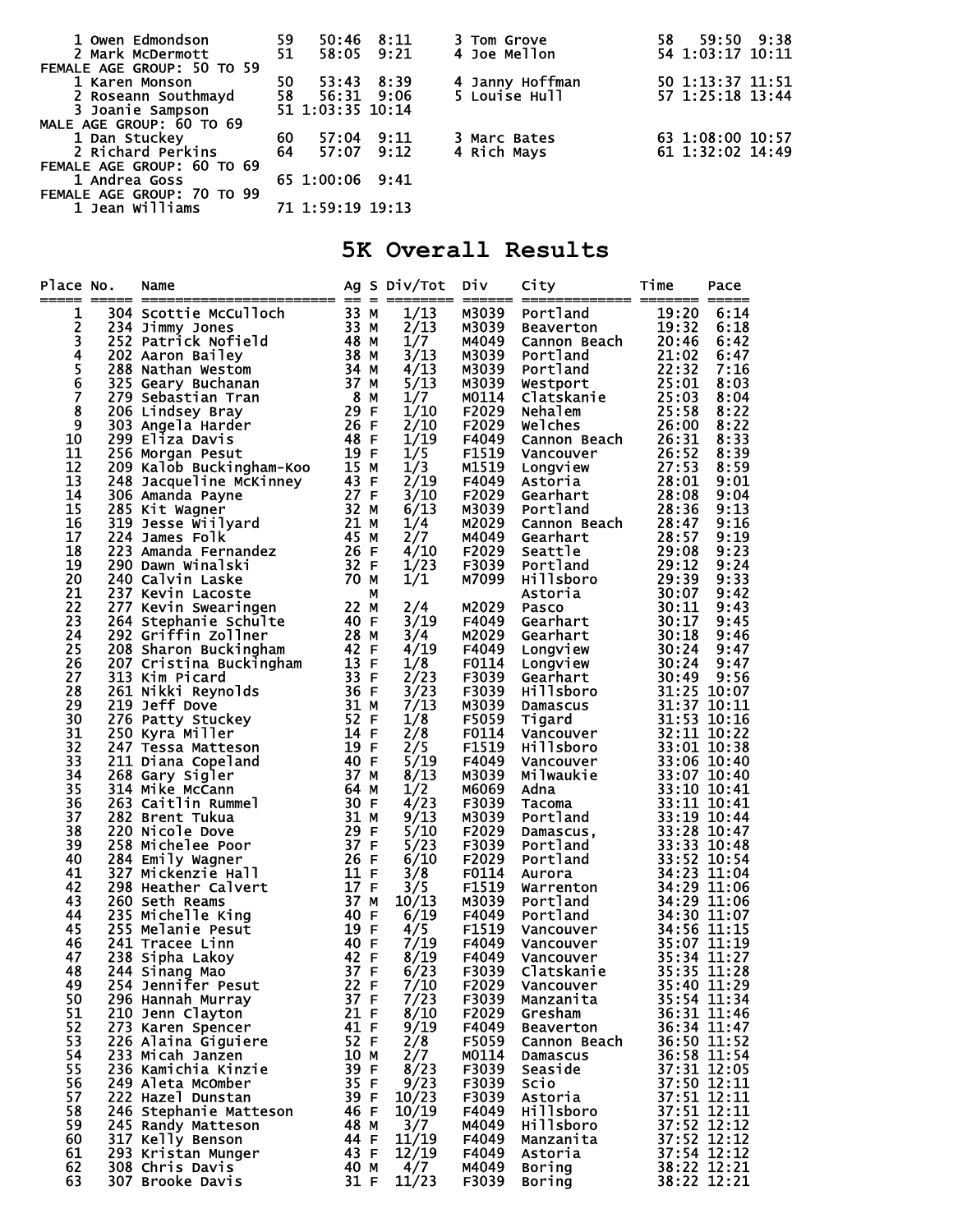| 253 Cory Ortega<br>253 Cory Ortega<br>232 Lara Janzen<br>232 Lara Janzen<br>232 Lara Janzen<br>232 Lara Janzen<br>265 Christy Drumheller<br>255 Dam Hopper<br>2023 Better Stewart<br>275 Janne Riggs<br>2621 Dianuré Stewart<br>275 Lauré Stewart<br>2<br>64<br>65<br>66<br>67<br>68<br>69<br>70<br>71<br>72<br>73<br>74<br>75<br>76<br>77<br>78<br>79<br>80<br>81<br>82<br>83<br>84<br>85<br>86<br>87<br>88<br>89<br>90<br>91<br>92<br>93<br>94<br>95<br>96<br>97<br>98<br>99<br>100<br>101<br>102<br>103<br>104<br>105<br>106<br>107<br>108<br>109<br>110<br>111<br>112<br>113<br>336 Jan Vlcek<br>114<br>287 Renee Walton<br>115<br>286 John Walton<br>116<br>267 Kasra Shokat<br>117<br>257 Anna Ploegh | 12/23<br>9/10<br>13/19<br>3/8<br>13/23<br>14/23<br>10/10<br>11/13<br>3/7<br>1/5<br>4/8<br>2/2<br>15/23<br>16/23<br>5/8<br>4/8<br>14/19<br>4/7<br>15/19<br>17/23<br>16/19<br>17/19<br>6/8<br>12/13<br>5/8<br>5/7<br>2/5<br>18/23<br>5/7<br>19/23<br>7/8<br>20/23<br>3/5<br>6/7<br>7/7<br>21/23<br>8/8<br>4/4<br>4/5<br>6/7<br>6/8<br>7/8<br>22/23<br>13/13<br>1/1<br>2/3<br>7/7<br>23/23<br>8/8<br>61 F<br>5/5<br>18/19<br>40 F<br>40 F<br>19/19<br>19 M<br>3/3<br>19F<br>5/5 | F3039 Seaside 38:48 12:30<br>F4049 Gresham 39:36 48 12:30<br>F4049 Damazous 39:36 12:45<br>F4049 Damazous 39:36 12:45<br>F5059 Maizzanita 44:10 13:15:16<br>F5059 Will solville 44:06 14:11<br>F5039 Troutdale 44:06 14:11<br>M30039 Gresha<br>F6069 Aurora 1:00:33 19:30<br>Portland<br>F4049<br>F4049<br>Portland<br>M1519<br>Portland<br>F1519<br>Portland | 1:03:50 20:33<br>1:03:51 20:33<br>1:04:25 20:44<br>1:04:41 20:49 |
|-------------------------------------------------------------------------------------------------------------------------------------------------------------------------------------------------------------------------------------------------------------------------------------------------------------------------------------------------------------------------------------------------------------------------------------------------------------------------------------------------------------------------------------------------------------------------------------------------------------------------------------------------------------------------------------------------------------|------------------------------------------------------------------------------------------------------------------------------------------------------------------------------------------------------------------------------------------------------------------------------------------------------------------------------------------------------------------------------------------------------------------------------------------------------------------------------|---------------------------------------------------------------------------------------------------------------------------------------------------------------------------------------------------------------------------------------------------------------------------------------------------------------------------------------------------------------|------------------------------------------------------------------|
|                                                                                                                                                                                                                                                                                                                                                                                                                                                                                                                                                                                                                                                                                                             |                                                                                                                                                                                                                                                                                                                                                                                                                                                                              | 5K Results By Age Group                                                                                                                                                                                                                                                                                                                                       |                                                                  |
| <b>MALE AGE GROUP: 01 TO 14</b><br>1 Sebastian Tran<br>08                                                                                                                                                                                                                                                                                                                                                                                                                                                                                                                                                                                                                                                   | 25:03 8:04                                                                                                                                                                                                                                                                                                                                                                                                                                                                   | 4 Kyle Manning                                                                                                                                                                                                                                                                                                                                                | 53:38 17:16<br>06                                                |
| 2 Micah Janzen<br>10<br>3 Evan Hopper<br>04                                                                                                                                                                                                                                                                                                                                                                                                                                                                                                                                                                                                                                                                 | 36:58 11:54<br>44:13 14:14                                                                                                                                                                                                                                                                                                                                                                                                                                                   | 5 Noah Heidelberger<br>6 Lucas Heidelberger                                                                                                                                                                                                                                                                                                                   | 55:30 17:52<br>08<br>55:32 17:53<br>06                           |
| FEMALE AGE GROUP: 01 TO 14<br>1 Cristina Buckingham<br>13                                                                                                                                                                                                                                                                                                                                                                                                                                                                                                                                                                                                                                                   | $30:24$ 9:47                                                                                                                                                                                                                                                                                                                                                                                                                                                                 | 4 Alexia Hall                                                                                                                                                                                                                                                                                                                                                 | 07 -<br>53:20 17:10                                              |
| 2 Kyra Miller<br>14<br>3 Mickenzie Hall<br>11                                                                                                                                                                                                                                                                                                                                                                                                                                                                                                                                                                                                                                                               | 32:11 10:22<br>34:23 11:04                                                                                                                                                                                                                                                                                                                                                                                                                                                   | 5 Lily Link                                                                                                                                                                                                                                                                                                                                                   | 10 1:00:27 19:28                                                 |
| <b>MALE AGE GROUP: 15 TO 19</b><br>1 Kalob Buckingham-Koo<br>15<br>2 Ryan Link<br>16                                                                                                                                                                                                                                                                                                                                                                                                                                                                                                                                                                                                                        | 27:53 8:59<br>58:01 18:41                                                                                                                                                                                                                                                                                                                                                                                                                                                    | 3 Kasra Shokat                                                                                                                                                                                                                                                                                                                                                | 19 1:04:25 20:44                                                 |
| <b>FEMALE AGE GROUP: 15 TO 19</b>                                                                                                                                                                                                                                                                                                                                                                                                                                                                                                                                                                                                                                                                           |                                                                                                                                                                                                                                                                                                                                                                                                                                                                              |                                                                                                                                                                                                                                                                                                                                                               |                                                                  |
| 19<br>1 Morgan Pesut<br>2 Tessa Matteson<br>19<br>3 Heather Calvert<br>17                                                                                                                                                                                                                                                                                                                                                                                                                                                                                                                                                                                                                                   | 26:52 8:39<br>33:01 10:38<br>34:29 11:06                                                                                                                                                                                                                                                                                                                                                                                                                                     | 4 Melanie Pesut<br>5 Anna Ploegh                                                                                                                                                                                                                                                                                                                              | 19<br>34:56 11:15<br>19 1:04:41 20:49                            |
| <b>MALE AGE GROUP: 20 TO 29</b><br>1 Jesse Wiilyard<br>21<br>2 Kevin Swearingen<br>22<br>FEMALE AGE GROUP: 20 TO 29                                                                                                                                                                                                                                                                                                                                                                                                                                                                                                                                                                                         | 28:47 9:16<br>30:11<br>9:43                                                                                                                                                                                                                                                                                                                                                                                                                                                  | 3 Griffin Zollner<br>4 Val Lozovskiy                                                                                                                                                                                                                                                                                                                          | 28<br>$30:18$ 9:46<br>57:26 18:29<br>26                          |

 1 Lindsey Bray 29 25:58 8:22 6 Emily Wagner 26 33:52 10:54 2 Angela Harder 26 26:00 8:22 7 Jennifer Pesut 22 35:40 11:29 3 Amanda Payne 27 28:08 9:04 8 Jenn Clayton 21 36:31 11:46 4 Amanda Fernandez 26 29:08 9:23 9 Kelly Shamrell 28 39:36 12:45 5 Nicole Dove 29 33:28 10:47 10 Janae Geurts 27 44:06 14:12

MALE AGE GROUP: 30 TO 39